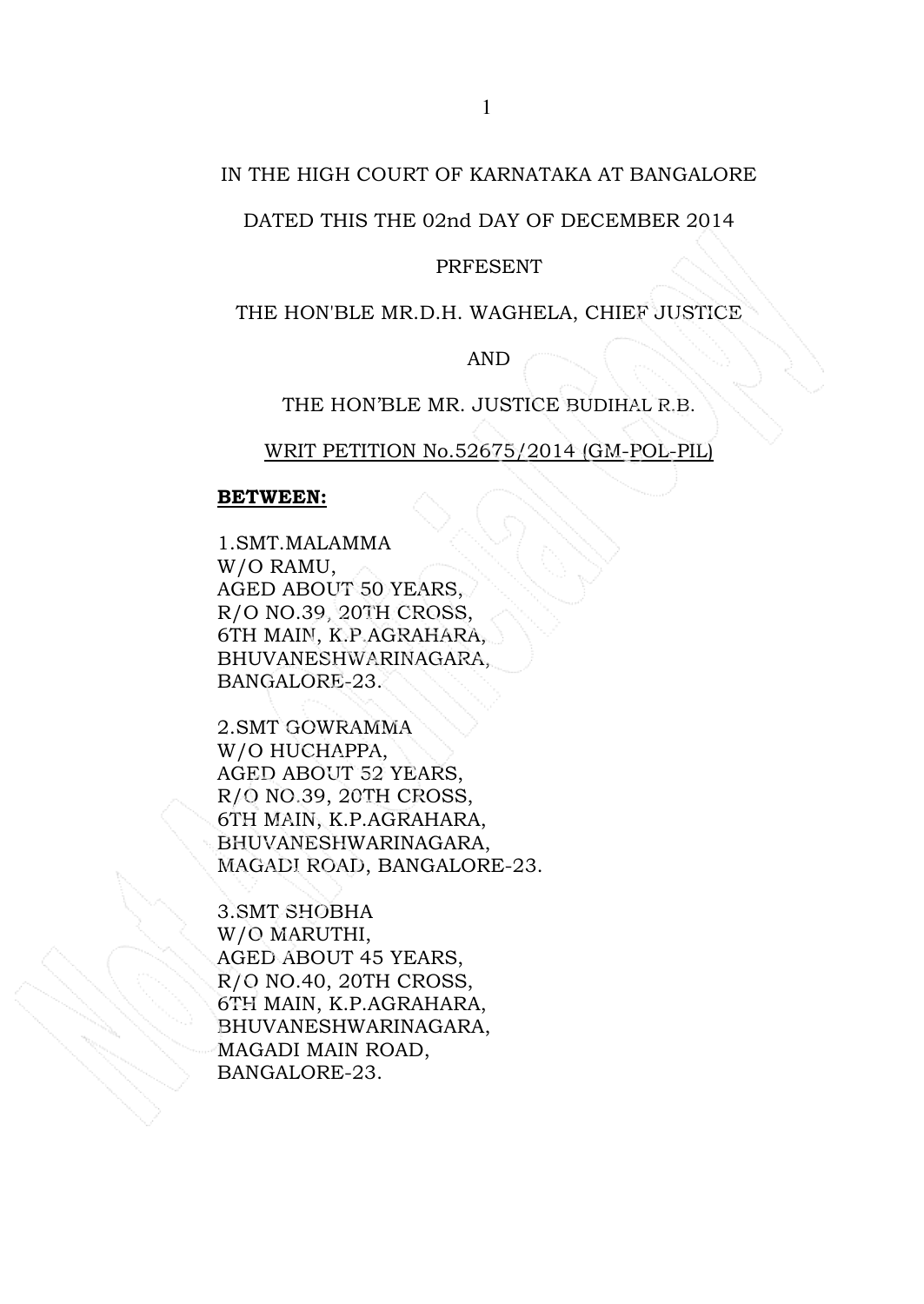4.KIRAN S/O HUCCHAPPA, AGED ABOUT 23 YEARS, R/O NO.39/1, 20TH CROSS, 6TH MAIN, K.P.AGRAHARA, BHUVANESHWARINAGARA, MAGADI MAIN ROAD, BANGALORE-23.

5.SMT SUJATHA W/O MANJUNATHA, AGED ABOUT 25 YEARS, R/O NO.38,1ST FLOOR, 20TH CROSS, 6TH MAIN, K.P.AGRAHARA, BHUVANESHWARINAGARA, MAGADI MAIN ROAD, BANGALORE-23. ... PETITIONERS

(By Sri. D.C. PARAMESHWARAIAH FOR Smt.RATNA N SHIVAYOGIMATH, ADVOCATE)

#### AND:

1.THE STATE OF KARNATAKA REPRESENTED BY ITS SECRETARY, DEPT. OF HEALTH AND FAMILY WELFARE, VIKASA SOUDHA, BENGALURU-1

2.THE DEPUTY COMMISSIONER BENGALURU URBAN DISTRICT, BENGALURU-09.

3.THE MANAGING DIRECTOR BENGALURU ELECTRICITY SUPPLY COMPANY LTD., BANGALORE, NRUPATUNGA ROAD, OPP:RBI, K.R.CIRCLE, BENGALURU-560078.

4.THE ENVIORNMENTAL OFFICER REGIONAL OFFICE, BANGALORE, CITY REGION-II, 9TH FLOOR, PUBLIC UTILITY BOARD, BENGALURU-1.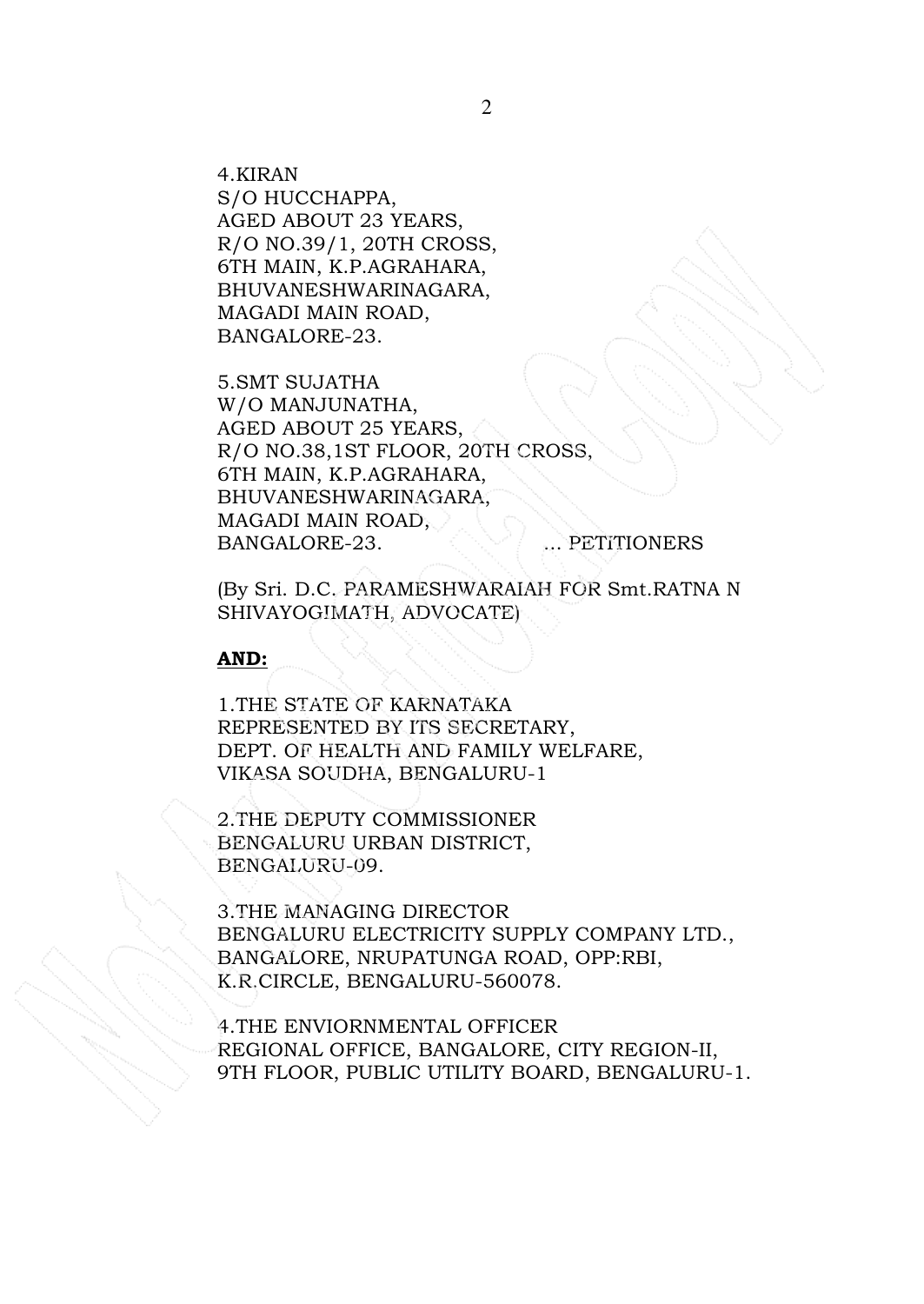5.THE COMMISSIONER BRUHATH BENGALURU MAHANAGARA PALIKE, N.R.SQUARE, BENGALURU-2.

6.THE SENIOR HEALTH OFFICER BBMP, K.P.AGRAHARA, BHUVANESHWARINAGARA, MAGADI ROAD, BENGALURU-23.

7.SRI BHASKAR FATHER'S NAME NOT KNOWN, AGED ABOUT 46 YEARS, R/O NO.27/7, 20TH CROSS, 6TH MAIN, K.P.AGRAHARA, BHUVANESHWARINAGAR, MAGADI MAIN ROAD, BENGALURU-23. . RESPONDENTS

(By Sri.R. DEVDAS, ADVOCATE FOR R1 & 2; SRI. V.Y. KUMAR, ADVOCATE FOR R-3; SRI. GURURAJ JOSHI, ADVOCATE FOR R-4; SRI.K.N. PUTTEGOWDA, ADVOCATE FOR R-5 AND R-6 AND SRI.A. CHANDRFACHUD, ADVOCATE FOR R-7)

-0-0-0-0-0-

 THIS WRIT PETITION IS FILED UNDER ARTICLES 226 AND 227 OF THE CONSTITUTION OF INDIA PRAYING TO DIRECT THE R2 TO R6 TO TAKE ACTION AGAINST THE R7 BY IMPLEMENTING THE ORDER DT.2.8.14, PASSED BY THE SR.ENVIRONMENTAL OFFICER, [COMPLAINT & ENFORCEMENT CELL] KARNATAKA STATE POLLUTION CONTROL BOARD, BENGALURU, VIDE ANN-A.

This writ petition coming on for preliminary hearing this day, Chief Justice made the following:-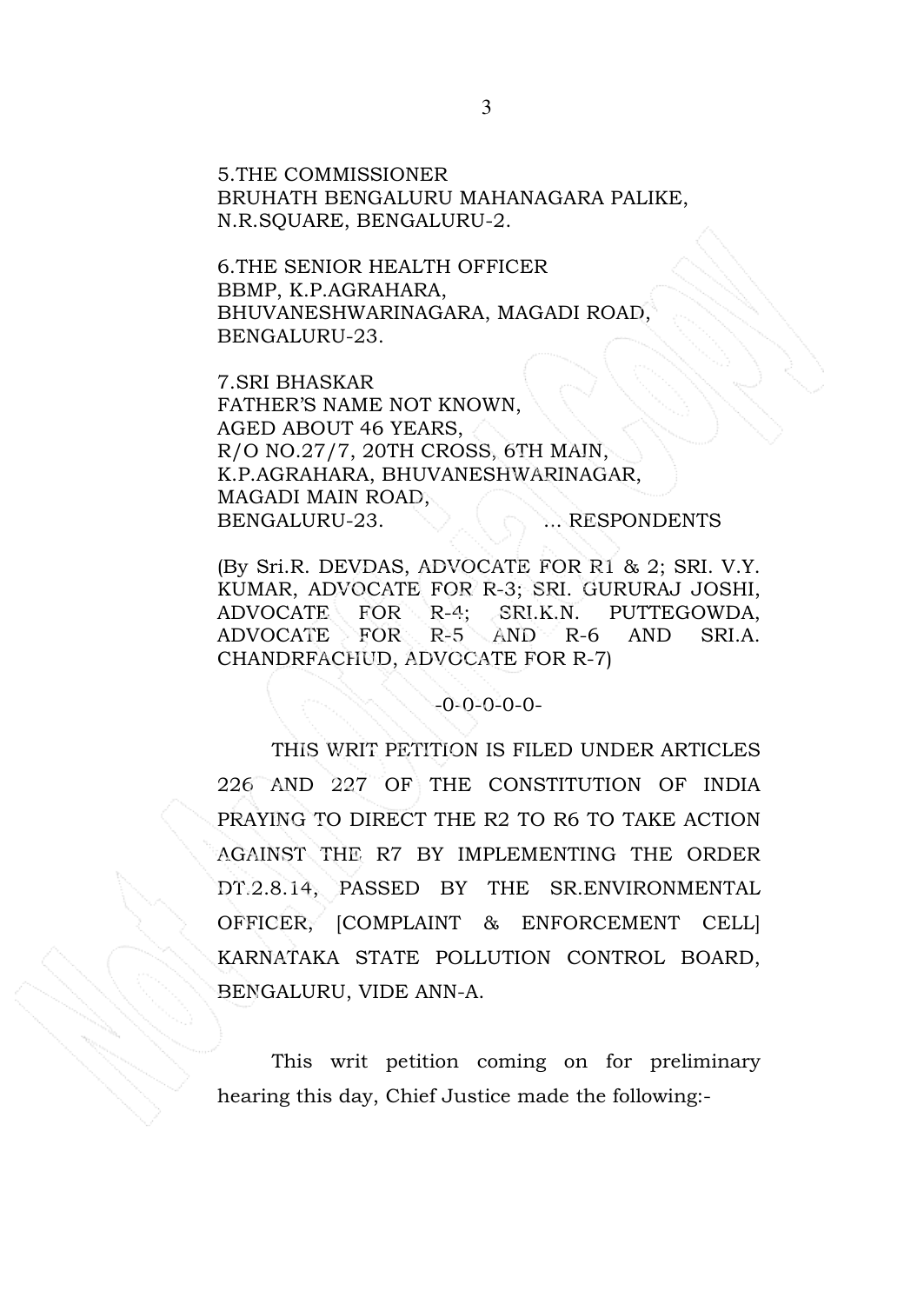#### ORDER

### D.H.WAGHELA, CJ(Oral)

1. The petitioners have approached this Court by way of public interest litigation on account of alleged nuisance caused by respondent No.7 by installing and running heavy machinery for spinning silk thread even after issuance of order dated 02.08.2014 of the Karnataka State Pollution Control Board. It was submitted that respondent No.7 was under the direction, by virtue of the order dated 02.08.2014, to stop forthwith the operation of spinning and machines for making roll of silk thread and the Managing Director of BESCOM, Bangalore was simultaneously directed to stop power supply to the industry of respondent No.7. Similarly, Senior Health Officer of BBMP was directed to cancel the licence issued to respondent No.7 and Deputy Commissioner of Bangalore Urban was required to seize the machinery of the industry. None of the authorities took any of the necessary actions according to the petitioners and hence notices were issued to the respondents herein.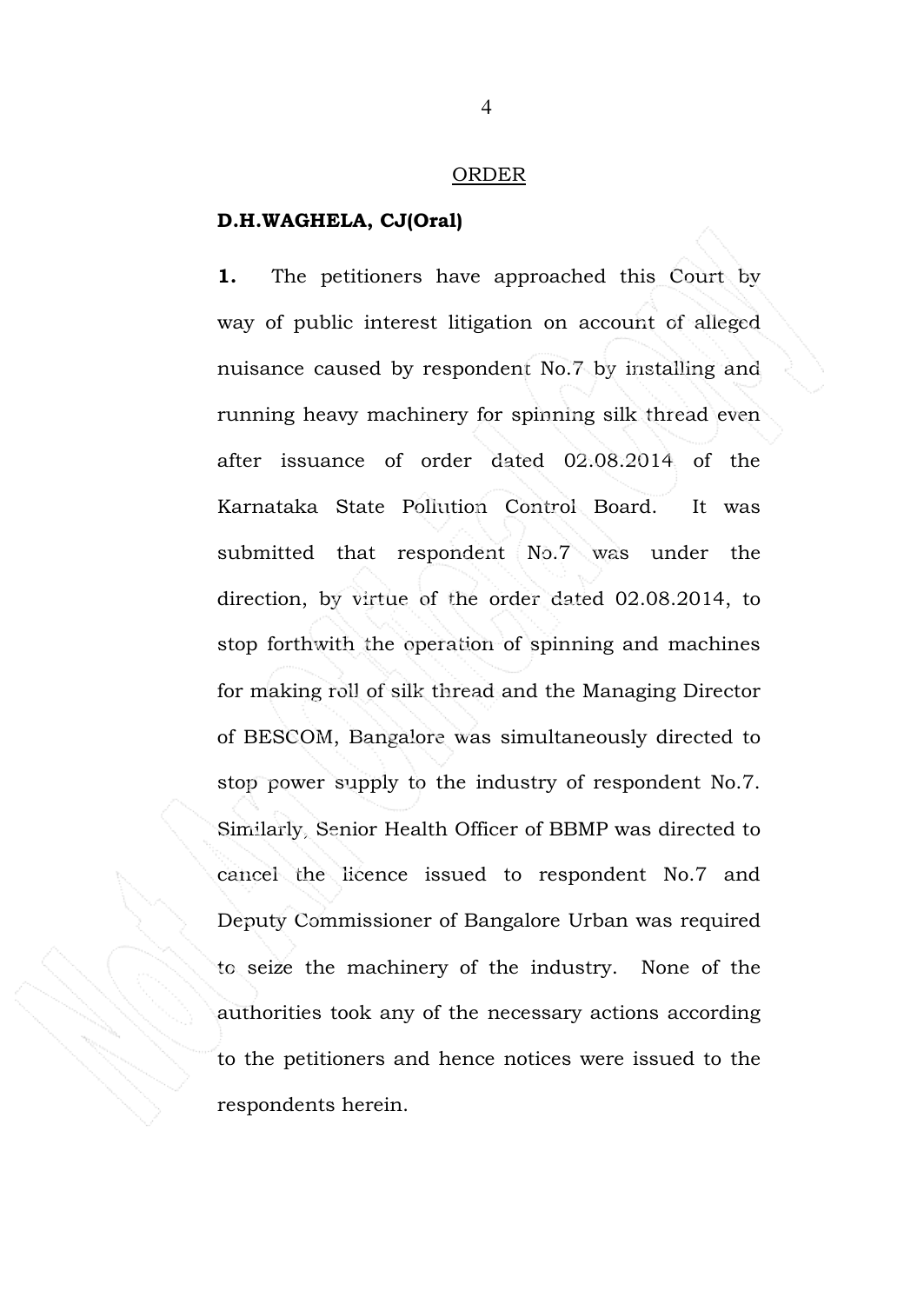2. Now, learned counsel for respondent No.7 has stated on instructions that their industry and workshop have been temporarily closed. It is stated on behalf of the Managing Director of BESCOM that power supply has at least now been stopped and learned counsel for BBMP submitted that the licence of respondent No.7 is now cancelled. In view of the provisions of Section 31-A, Section 37 and Section 40 of The Air(Prevention and Control of Pollution) Act, 1981 (for short, "the Act") prima-facie non-compliance of the order dated 02.08.2014 of the State Pollution Control Board amounted to violation of relevant provisions and amounted to serious offence punishable with imprisonment for a term which may not be less than one year and six months. The Pollution Control Board also appears to have failed in either enforcing its own order or filing criminal complaint. It is now stated by learned counsel Mr.Gururaj Joshi appearing for the State Pollution Control Board that appropriate complaint shall be filed in respect of violation of and/or non-compliance of the order dated 02.08.2014 in the